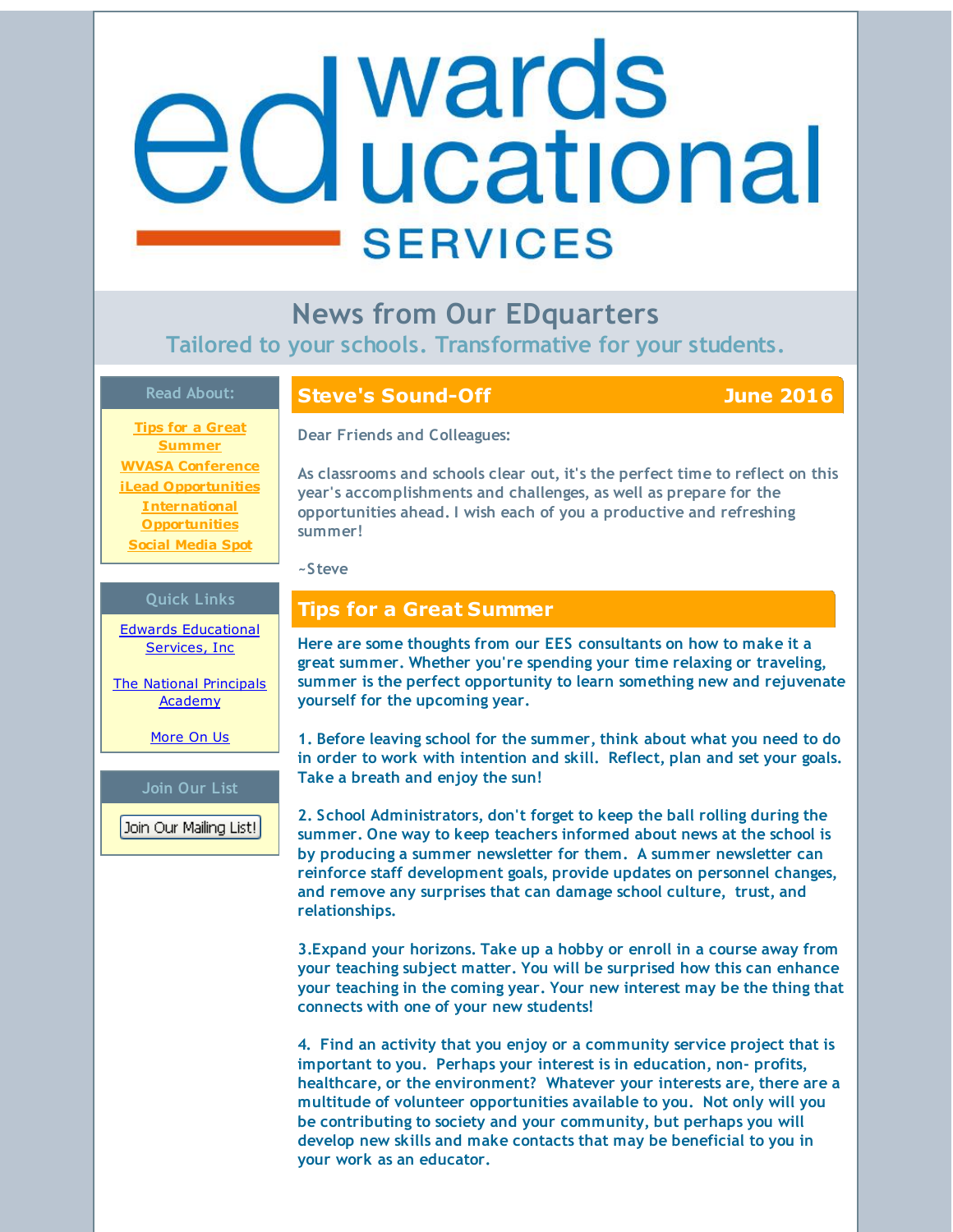

# **WVASA Summer Conference**

**Over 100 administrators and 40 vendors participated in the West Virginia Association of School Administrators Summer Conference this June 27-30 in Davis, WV, including EES' Mike Evans. Sessions included how to embed technology into schools and classrooms, best practices, and discussion of recent legislation, with the underlying theme of "Finding and Using Your Strengths to Attack Deficits." Hope to see you there next year!**

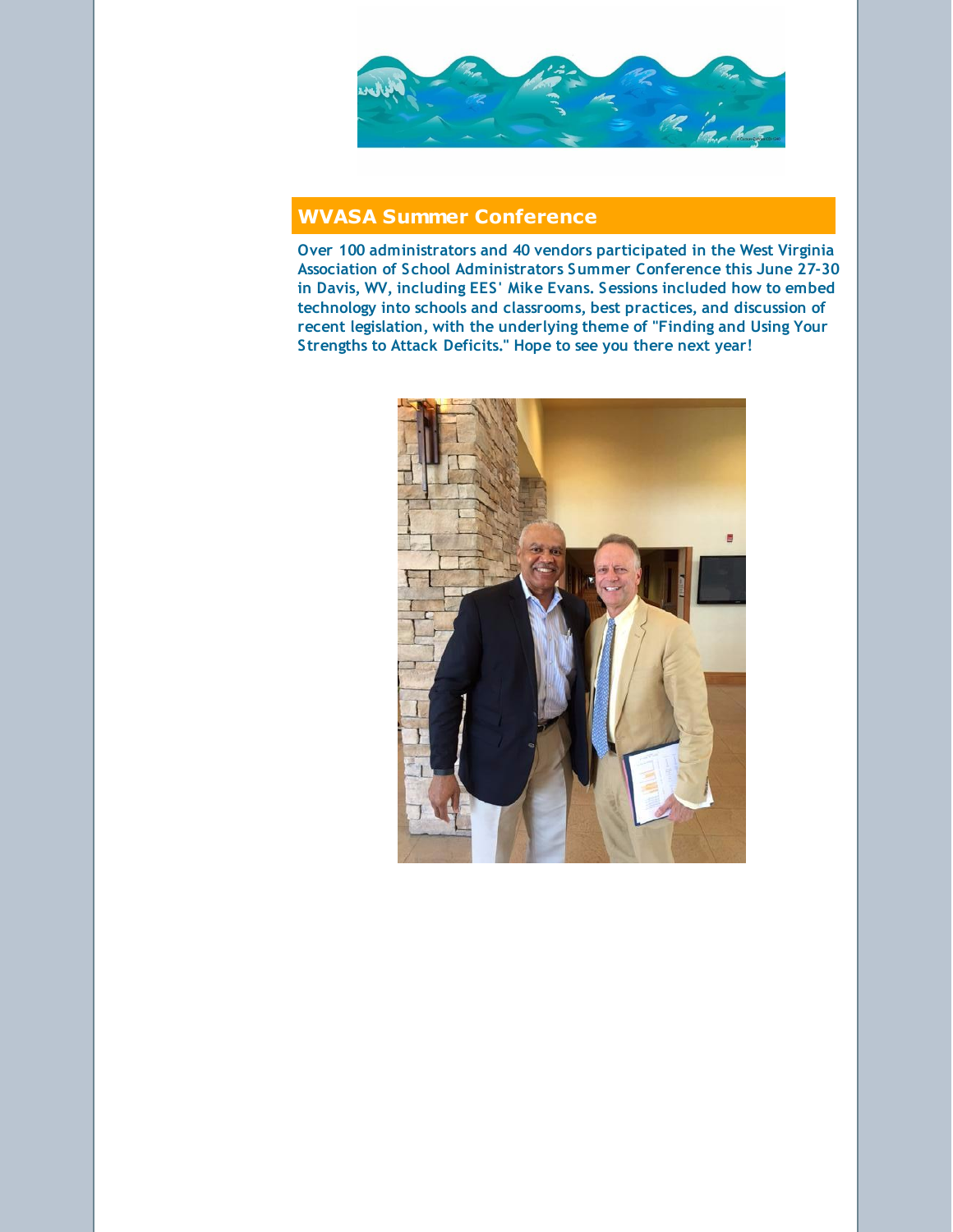

### **iLead Opportunities**

**EES is looking for all interested iLead members and coaches (present and past) to help us create a digital version and/or app of the iLead books. We want to hear your suggestions and recommendations on all aspects of this new iLead app!**

**We are also are looking for volunteers (iLeaders and coaches past and present) to take part in video interviews with Risi Ademola, an iLead alum who is now working with us to digitize iLead materials (and who started an iLead program at UNC Chapel Hill). We want to know if/how iLead has impacted your life.**

**For more information, please contact [Rebecca](mailto:rebecca@edwardsedservices.com).**



## **International Opportunities**

- **Calling all certified teachers! We are looking for certified teachers to teach kindergarten in Dailian, China starting Fall 2016, as well as a variety of subjects such as Economics, Biology, PE, and Drama in private schools in Beijing. Interested persons please send a resume and any questions about these exciting opportunities to [teachers@usa-education-asia.com!](mailto:teachers@usa-education-asia.com)**
- **Looking for an unforgettable summer experience for your child? Consider the Indian Heritage Camp through The Sagar [School](http://r20.rs6.net/tn.jsp?f=001-GxOc-kxcqx7jkpm39RPE1TRbravCOb_tMB70XvcMTg7ZpyJgs15lR_mIRoZ9CkpUCuZGjTx04OdBGS_yoJ1MdmNnYYqEOs21_GbM_DAFsDLMhDIrQCEeMUszeIUVPYLgik9zMGGGgFq9G02LFs30UFUwki5DOmx_A1jluXiMfyiKzzLS00iOw==&c=&ch=). You**